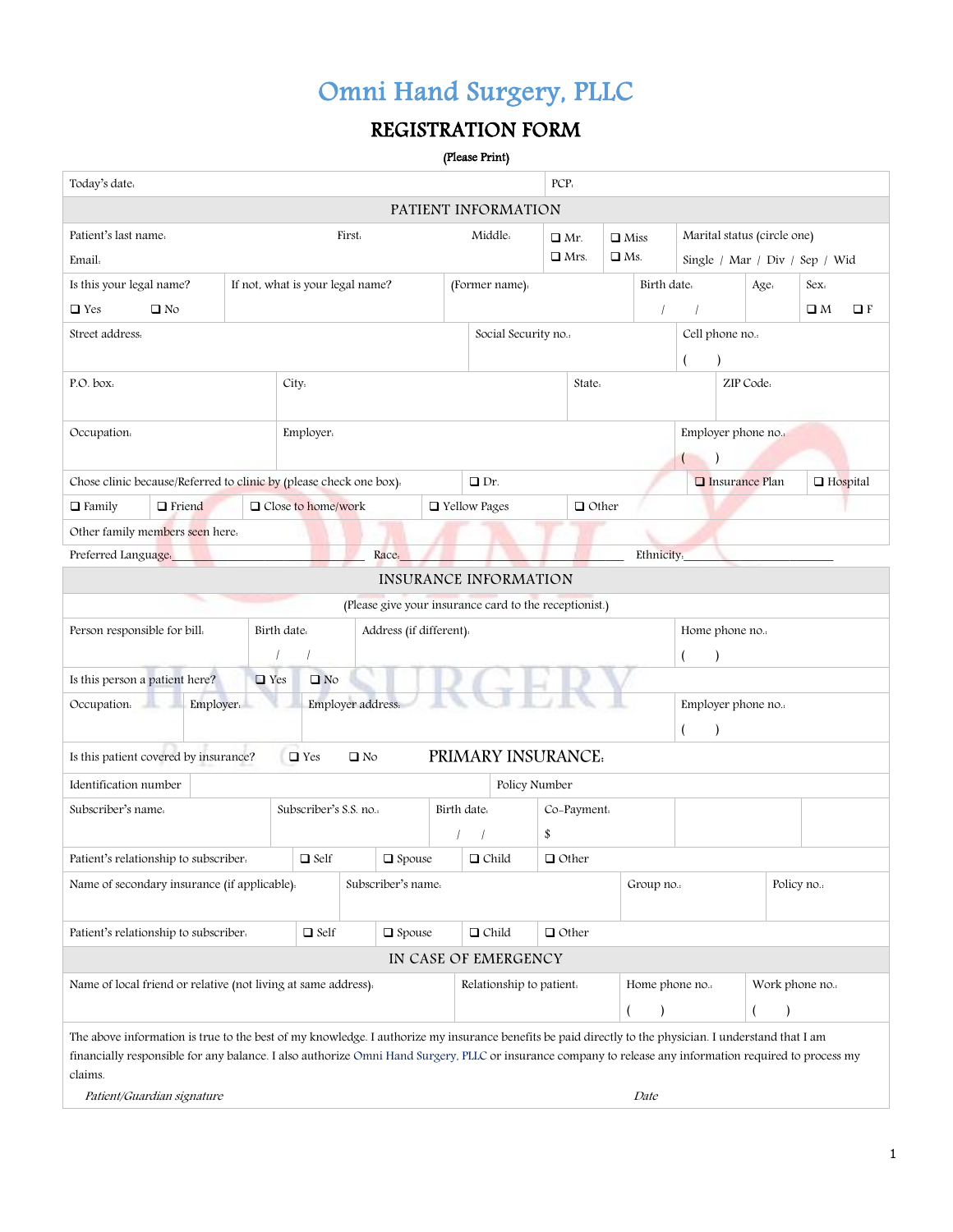#### **Omni Hand Surgery, PLLC Financial Policy and Authorizations**

We are happy that you selected Omni Hand Surgery, PLLC for your healthcare needs and look forward to working with you. To help you understand your financial responsibilities in relation to your medical care, we would like to briefly outline our financial policies. Patients are expected to provide identification and if insured, a current insurance card(s) at time of service. Patients are financially responsible for all services provided and are expected to pay for services at time of service, including any past due balance from a prior date of service. If the patient is a minor child, the parent or other adult accompanying the child will be financially responsible regardless of legal guardianship. Returned checks will be subject to fees.

**Medicare:** The office will bill the Medicare intermediary. Patients are responsible for the following:

- Annual Medicare deductible
- All applicable co-pays of the allowed charge
- Any non-covered services

Any covered service ordered by the physician which does not meet Medicare's medical necessity and for which the beneficiary signed an Advanced Beneficiary Notice (ABN).

**Medicare Supplemental and Secondary Insurances:** The Practice will bill both Medicare and secondary insurances.

**HMOs and PPOs, Commercial Insurance Plans:** Patients are responsible for payment of the co-pay, co-insurance and/or deductible, or non-covered amounts at the time of service as well as for any charges for which the patient failed to secure prior authorization, if authorization is necessary. Insurance is filed as a courtesy and benefits are authorized to be paid directly to the Practice. Patients are responsible for the balance in full if not paid by the insurance within 30 days. If the patient is not prepared to pay the co-pay or deductible, a member of the clinical staff will determine if it is medically necessary for the patient to see the physician. If the patient's condition allows, the appointment will be rescheduled.

**Self-Pay:** Patients are responsible for payment in full at the time of services for all services rendered.

**Worker's Compensation:** Employer authorization must be obtained before treatment is rendered or the patient will be responsible for payment in full at the time of services for all services rendered. Once authorized, patients are not responsible for any charges unless the workers compensation case is dismissed or denied.

**Personal Injury/Motor Vehicle Accidents and Other Third Party Liability:** The patient is responsible for the balance in full at the time of service. Any settlement you receive from your insurance company or other third party will be handled by you, your insurance company, and/or your attorney.

**Out of State Insurance:** If the patient presents with an out of state HMO/PPO insurance card, we will need to verify the patient's benefits for out-of-state or out-of-network benefits. The patient may be required to make payment in full or pay any co-pay, coinsurance or deductible.

#### **Authorizations and Consent**

**ASSIGNMENT AND RELEASE**: I hereby assign my insurance or other third party carrier benefits to be paid directly to the Physician Practice, realizing I am responsible for any resulting balance. I also authorize the Physician to release any information required to process this claim to my insurance carrier and/or to my employer or prospective employer (for employer sponsored/paid for claims). I acknowledge that I am financially responsible for services rendered, and failure to pay any outstanding balances may result in collection procedures being taken. Further, I agree that if this account results in a credit balance, the credit amount will be applied to any outstanding accounts of mine, or to a family member whose account I am guarantor for.

**ELECTRONIC CHECK CONVERSION**: When you provide a check as payment, you authorize us either to use information from your check to make a onetime electronic fund transfer from your account or to process the payment as a check transaction. When we use information from your check to make an electronic fund transfer, funds may be withdrawn from your account the same day.

**CONSENT FOR TREATMENT**: I hereby authorize the physicians, midlevel providers, nurses, medical assistants, and other Practice staff to conduct such examinations, and to administer treatment and medications as they deem necessary and advisable.

**NO SHOW POLICY:** I understand if I fail to come for a scheduled appointment or cancel at least 24 hours prior to the appointment, I will be considered a "no show" and may be subject to a "no show" charge per occurrence. Ongoing occurrences of no shows may result in dismissal from the Practice.

**I understand the Financial and No Show Policies, Authorizations and Consent for Treatment, and hereby agree to them:**

\_\_\_\_\_\_\_\_\_\_\_\_\_\_\_\_\_\_\_\_\_\_\_\_\_\_\_\_\_\_\_\_\_\_\_\_\_\_\_\_\_\_\_\_\_\_\_\_\_\_\_\_\_\_\_ \_\_\_\_\_\_\_\_\_\_\_\_\_\_\_\_\_\_\_\_\_\_\_\_\_\_\_\_\_\_\_\_\_\_\_\_\_\_\_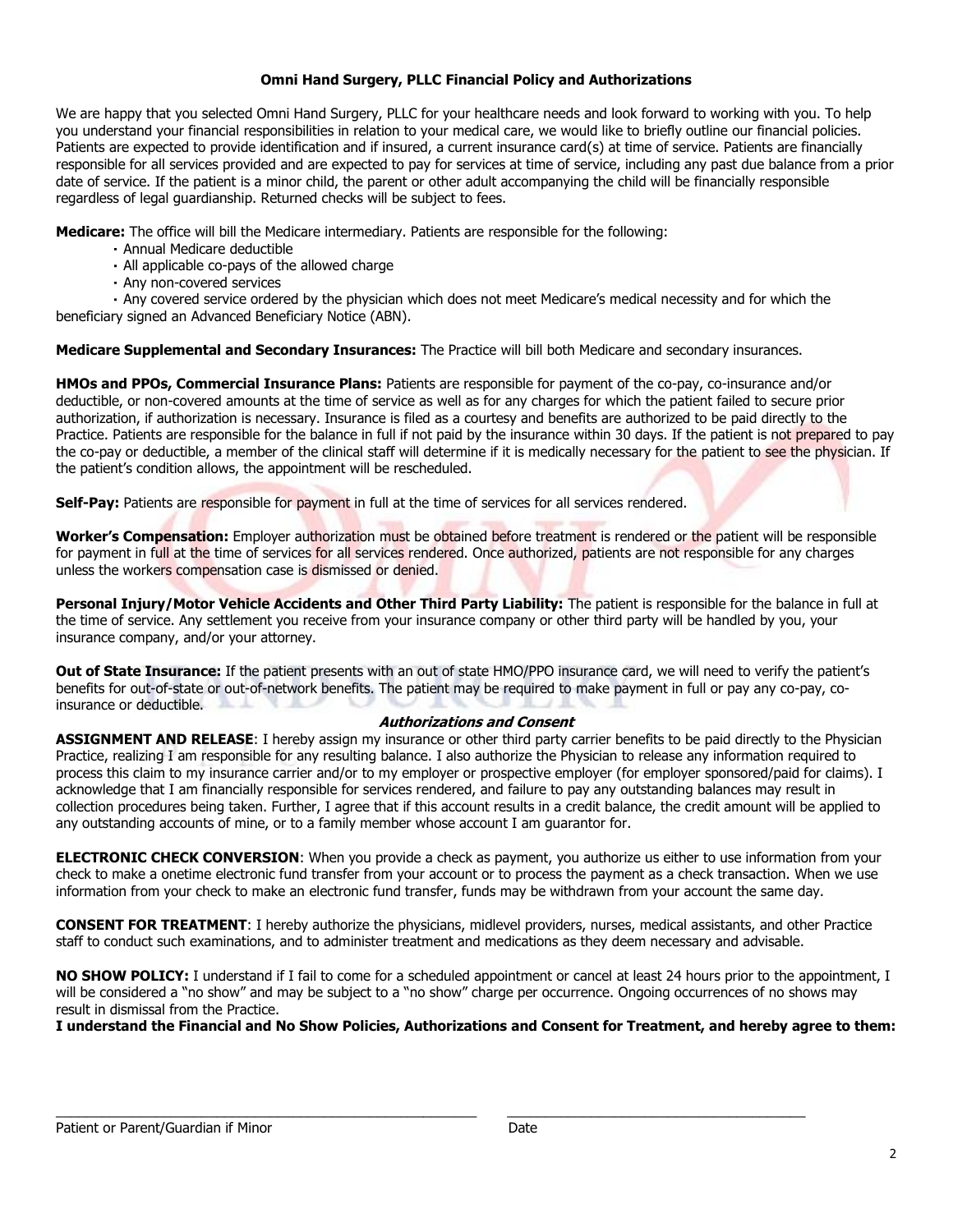A federal law was passed in 2014 and became effective on September 30, 2014, governing how we may contact you via telephone, text, and email. Listed below are some of the reasons we may need to contact you via telephone, text, or email:

- Appointment reminders
- Follow up with test results
- Reminder calls about annual preventive care due
- Email or fax with patient forms to complete prior to your appointment
- Notification of medication renewals
- Notification of surgery time and date
- Notification of prepayments for surgeries and procedures
- Follow up calls after surgeries or procedures

#### **Consent to Contact**

By providing a telephone number, I expressly consent and authorize the physician practice, any practitioner or clinical provider as well as any of their related entities, agents, or contractors, including but not limited to schedulers, marketers, advertisers, debt collectors, and other contracted staff (collectively referred to herein as "Provider") to contact me through the use of any dialing equipment (including a dialer, automatic telephone dialing system, and/or interactive voice recognition system) and/or artificial or prerecorded voice or message. I expressly agree that such automated calls may be made to any telephone number (including numbers assigned to any cellular or other service for which I may be charged for the call) used by, or associated with me and obtained through any source including, but not limited to, any number I am providing today, have provided previously or may provide in the future in connection with the medical goods and services and/or my account. By providing this express consent, I specifically waive any claim I may have for the making of such calls, including any claim under federal or state law and specifically any claim under the Telephone Consumer Protection Act, 47 U.S.C. § 227. By providing a telephone number, I represent I am the subscriber or owner or have the authority to use and provide consent to call the number.

By providing a telephone number, I expressly consent to the receipt of text messages from Provider at any telephone number (including numbers assigned to any cellular or other service for which I may be charged for the call) used by, or associated with, me and obtained through any source including, but not limited to, any number I have provided previously or may provide in the future in connection with my account. By providing this express consent, I specifically waive any claim I may have for the making of such calls, including any claim under federal or state law and specifically any claim under the Telephone Consumer Protection Act, 47 U.S.C. § 227. By providing a telephone number, I represent I am the subscriber or owner or have the authority to use and provide consent to call the number.

By providing my email address now or at any time in the future in connection with the medical goods and services provided and/or my account, I expressly opt-in to the receipt of email communications from Provider for or related to the medical goods or services provided, my account, and other services such as financial, clinical and educational information including exchange news, changes to health care law, health care coverage, care follow up, and other healthcare opportunities, goods and services. By providing this express consent, I specifically waive any claim I may have for the sending of such emails, including any claim under federal or state law and specifically any claim under the CAN-SPAM Act, 15 U.S.C.§ 7701, et seq. By providing an email address, I represent I am the subscriber or owner or have the authority to use and provide consent to contact the email address.

I understand that providing a phone number and/or email address is not a condition of receiving medical services. I also understand that I may revoke my consent to contact at any time by directly contacting Provider or utilizing the opt–out method that will be identified in the applicable communication.

#### **I have read and understand the above and consent to contact as described:**

| *Minors or Users Requiring Caregivers - Acknowledgement of Consent to Contact |  |  |  |  |
|-------------------------------------------------------------------------------|--|--|--|--|
|                                                                               |  |  |  |  |
|                                                                               |  |  |  |  |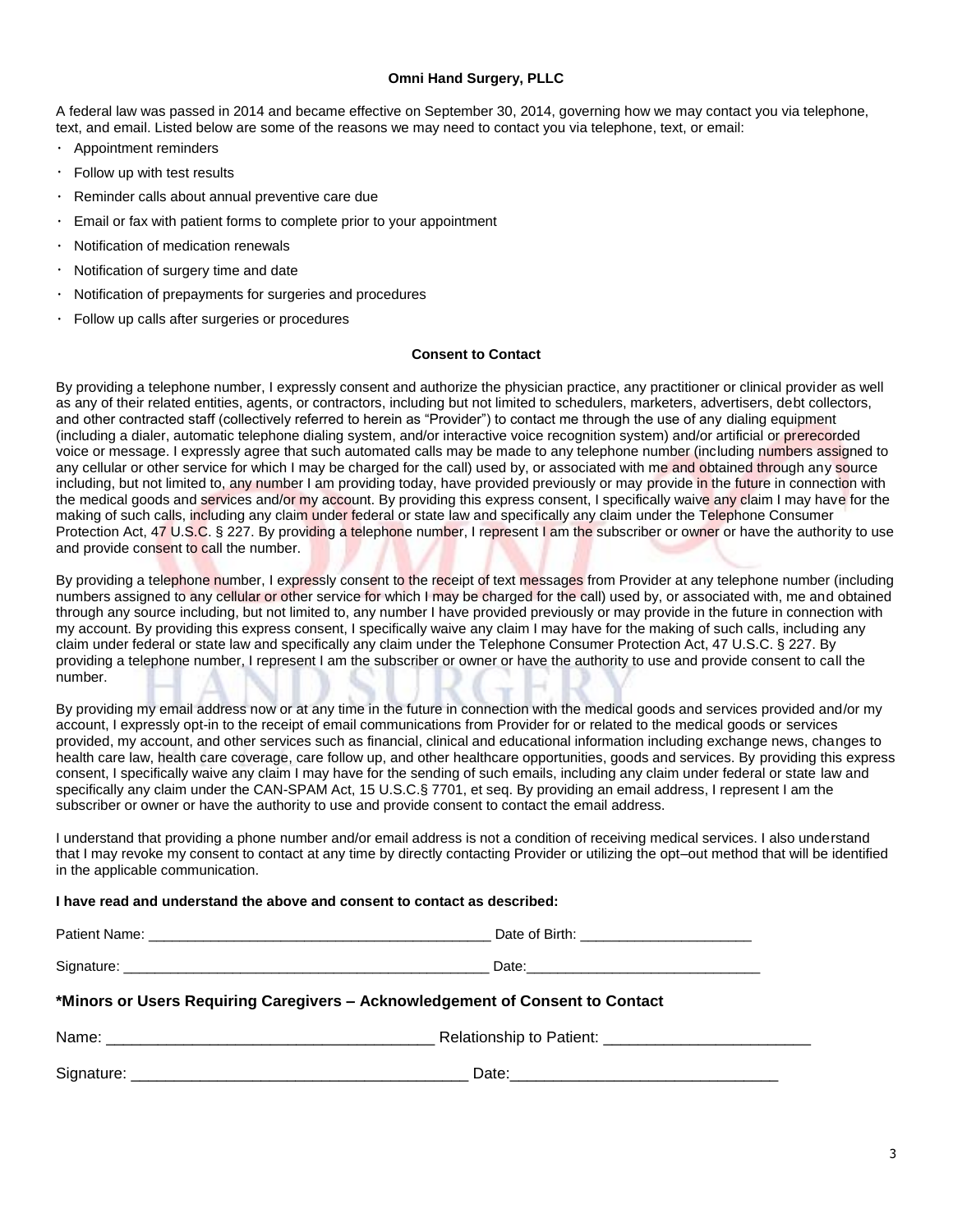### RECORD RELEASE / AUTHORIZATION TO USE AND DISCLOSE HEALTH INFORMATION

| <b>Patient's Name:</b><br>Last                                                                                                                                                                                                                                                                                                                                                                       | First                      | Middle                      |                       |
|------------------------------------------------------------------------------------------------------------------------------------------------------------------------------------------------------------------------------------------------------------------------------------------------------------------------------------------------------------------------------------------------------|----------------------------|-----------------------------|-----------------------|
|                                                                                                                                                                                                                                                                                                                                                                                                      |                            |                             |                       |
|                                                                                                                                                                                                                                                                                                                                                                                                      |                            |                             |                       |
|                                                                                                                                                                                                                                                                                                                                                                                                      |                            |                             |                       |
| SPECIFY INFORMATION TO BE DISCLOSED: The information that may be disclosed under this Authorization includes<br>Discharge Summary                                                                                                                                                                                                                                                                    | · Progress/Physician Notes | · X-Ray Report              | · Pathology Report    |
| History & Physical                                                                                                                                                                                                                                                                                                                                                                                   | · Nurses Notes             | <b>・ EKG/EMG/EEG Report</b> | <b>Consult Report</b> |
| ⋅ Emergency Report                                                                                                                                                                                                                                                                                                                                                                                   | · Laboratory Report        | • Operative Report          | · Entire Record       |
|                                                                                                                                                                                                                                                                                                                                                                                                      |                            |                             |                       |
|                                                                                                                                                                                                                                                                                                                                                                                                      |                            |                             |                       |
| <b>MY HIGHLY CONFIDENTIAL INFORMATION:</b><br>By checking any of the boxes next to a category of highly confidential information listed below, I specifically authorize the<br>use and/or disclosure of the category of highly confidential information indicated next to the box, if any such information will<br>be used or disclosed pursuant to this Authorization:                              |                            |                             |                       |
| · Information about mental health or mental retardation services                                                                                                                                                                                                                                                                                                                                     |                            |                             |                       |
| · Psychotherapy Notes created by a mental health professional                                                                                                                                                                                                                                                                                                                                        |                            |                             |                       |
| · Information about HIV/AIDS-related testing (including the fact that an HIV test was ordered, performed or reported,<br>regardless of whether the results of such tests were positive or negative)<br>· Information about sexually transmitted diseases                                                                                                                                             |                            |                             |                       |
| · Information about alcohol or drug abuse treatment program services                                                                                                                                                                                                                                                                                                                                 |                            |                             |                       |
| · Information about sexual assault                                                                                                                                                                                                                                                                                                                                                                   |                            |                             |                       |
| · Information about child abuse and neglect                                                                                                                                                                                                                                                                                                                                                          |                            |                             |                       |
| RECIPIENT: Name of person or class of persons to whom Omni Hand Surgery, PLLC may disclose my health<br>information:<br>Address of the recipient or where my health information should be delivered:                                                                                                                                                                                                 |                            |                             |                       |
| <b>TERM:</b> This Authorization will remain in effect:                                                                                                                                                                                                                                                                                                                                               |                            |                             |                       |
| · From the date of this Authorization until the                                                                                                                                                                                                                                                                                                                                                      |                            |                             |                       |
|                                                                                                                                                                                                                                                                                                                                                                                                      |                            |                             |                       |
|                                                                                                                                                                                                                                                                                                                                                                                                      |                            |                             |                       |
| Other: Communication of the communication of the communication of the communication of the communication of the communication of the communication of the communication of the communication of the communication of the commu                                                                                                                                                                       |                            |                             |                       |
| PURPOSE: I authorize Omni Hand Surgery, PLLC to use or disclose my health information (including the highly<br>confidential information I selected above, if any) during the term of this Authorization for the following specific<br>purpose(s):[Note: "at the request of the Patient" is sufficient if the Patient is initiating this Authorization]                                               |                            |                             |                       |
| I understand that once Omni Hand Surgery, PLLC discloses my health information to the recipient, Omni Hand Surgery,<br>PLLC cannot guarantee that the recipient will not re-disclose my health information to a third party. The third party may not<br>be required to abide by this Authorization or applicable federal and state law governing the use and disclosure of my health<br>information. |                            |                             |                       |
| I understand that Omni Hand Surgery, PLLC may, directly or indirectly, receive remuneration from a third<br>party in connection with the use or disclosure of my health information.                                                                                                                                                                                                                 |                            |                             |                       |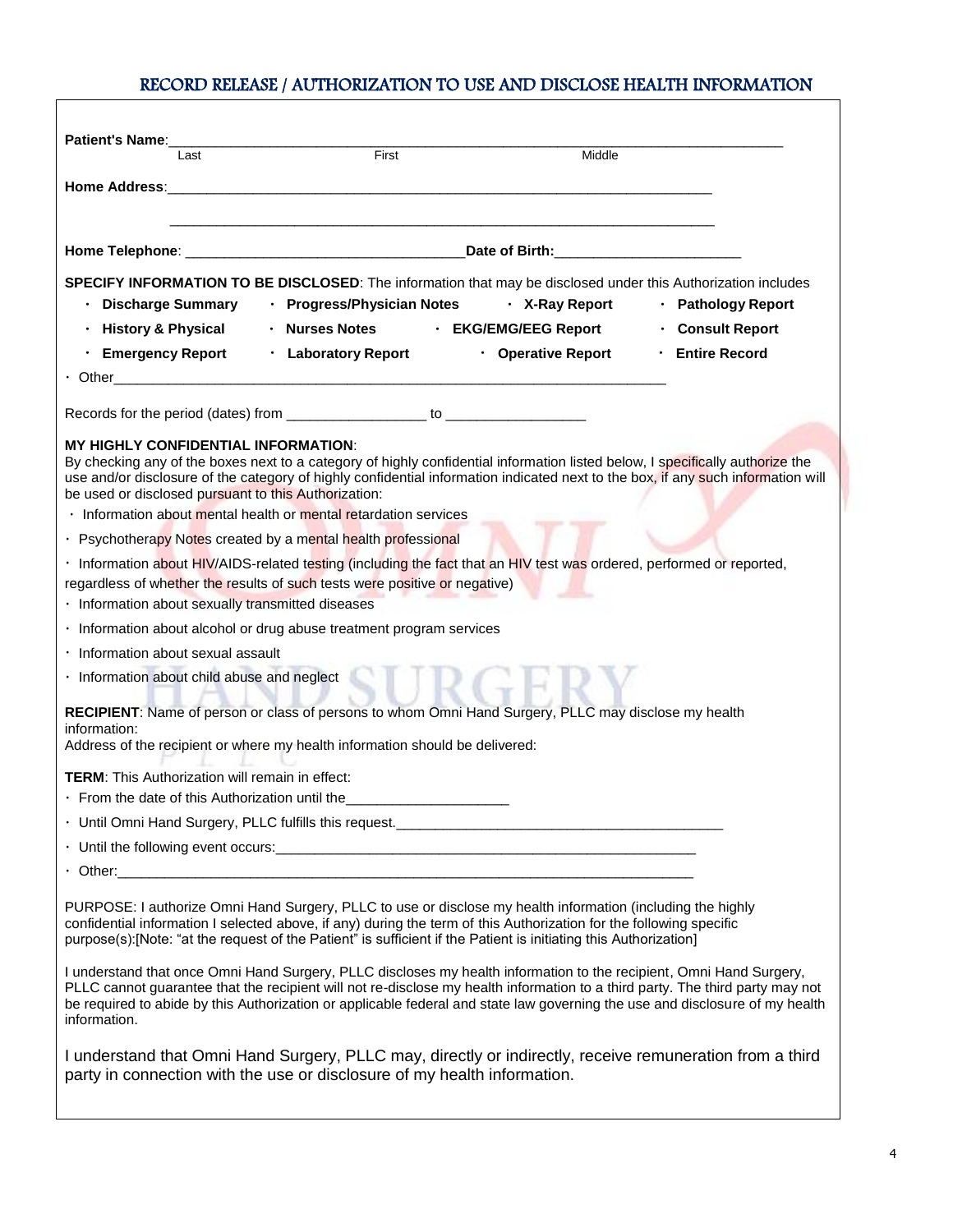#### RECORD RELEASE / AUTHORIZATION TO USE AND DISCLOSE HEALTH INFORMATION

I understand that I may refuse to sign or may revoke (at any time) this Authorization for any reason and that such refusal or revocation will not affect the commencement, continuation or quality of my treatment at Omni Hand Surgery, PLLC ; except, however, if my treatment at Omni Hand Surgery, PLLC is for the sole purpose of creating health information for disclosure to the recipient identified in this Authorization, in which case Omni Hand Surgery, PLLC may refuse to treat me if I do not sign this Authorization.

I understand that this Authorization will remain in effect until the term of this Authorization expires or I provide a written notice of revocation to Omni Hand Surgery, PLLC Privacy Office at the address listed below. The revocation will be effective immediately upon [Omni Hand Surgery, PLLC receipt of my written notice, except that the revocation will not have any effect on any action taken by Omni Hand Surgery, PLLC in reliance on this Authorization before it received my written notice of revocation.

| manner described above.     | I have read and understand the terms of this Authorization and I have had an opportunity to ask<br>questions about the use and disclosure of my health information. By my signature, I hereby, knowingly<br>and voluntarily authorize Omni Hand Surgery, PLLC to use or disclose my health information in the |
|-----------------------------|---------------------------------------------------------------------------------------------------------------------------------------------------------------------------------------------------------------------------------------------------------------------------------------------------------------|
| <b>Signature of Patient</b> | Date                                                                                                                                                                                                                                                                                                          |
|                             |                                                                                                                                                                                                                                                                                                               |

Note: If Patient is a minor or is otherwise unable to sign this Authorization, obtain the following signatures:



Signature of Authorized **Relationship to patient** Mate Date Personal Representative

 $P \perp L \perp C$ 

Omni Hand Surgery, PLLC 4500 Hillcrest Road, Suite 160 Frisco, TX 75035 972-947-9395 214-705-1204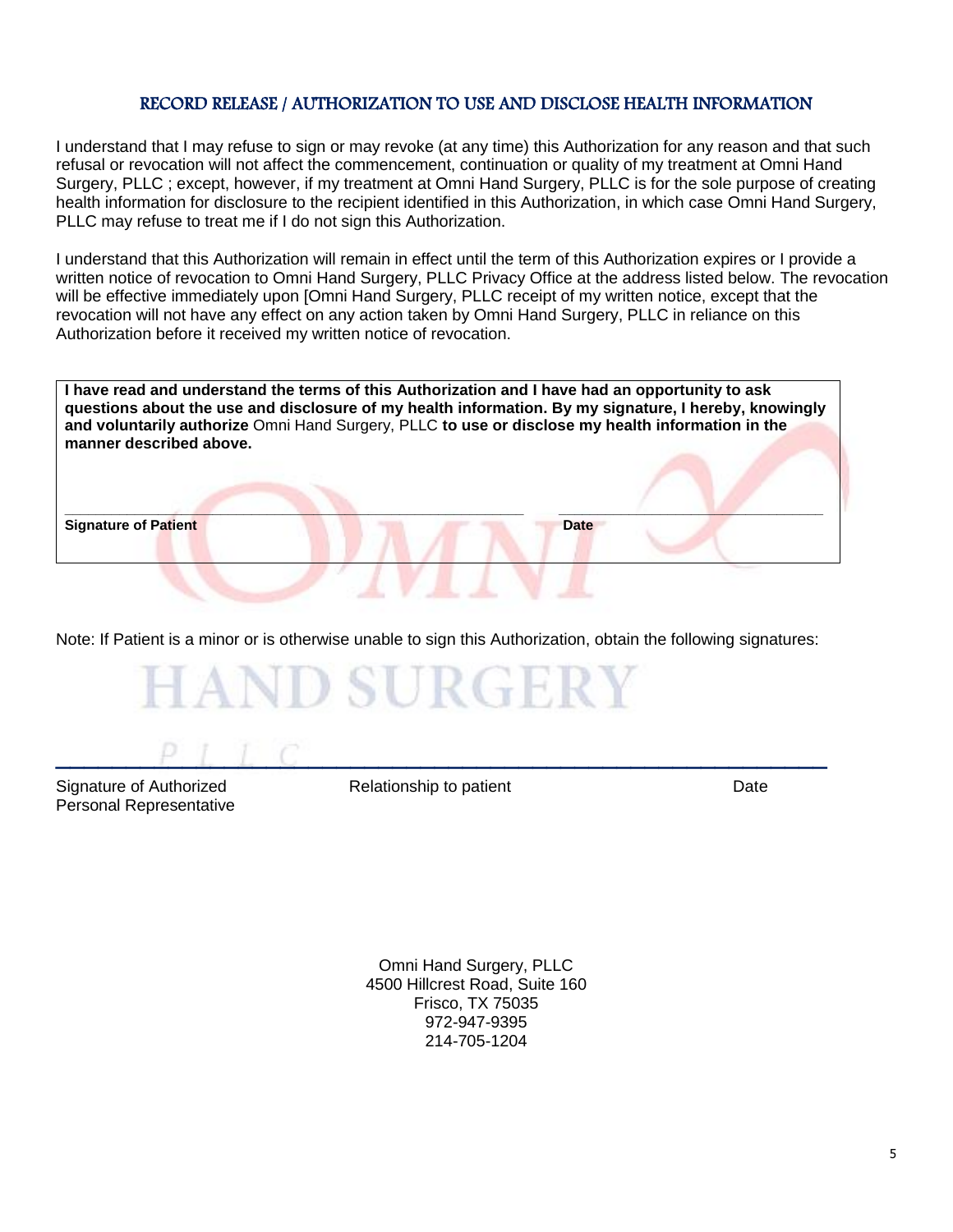#### Omni Hand Surgery, PLLC 4500 Hillcrest Road, Suite 160, Frisco, TX 75035 (p)972-947-9395 (f) 214-705-1204 www.omnihandsurgery.com

A Notice of Privacy Practices (NPP) is provided to all patients and explains: (1) how your Protected Health Information (PHI) may be used or shared; (2) your rights to access or amend your PHI, request information on disclosures of your PHI, and request additional restrictions on our uses and disclosures of PHI; (3) your rights to complain if you believe your privacy rights have been violated; and (4) our responsibilities for maintaining the privacy of your PHI.

 I acknowledge that I have received a copy of the "Notice of Privacy Practices" (Version 3 August 2013 dated 09/23/2013) that explains when, where, and why my Protected Health Information (PHI) may be used or shared.

 I authorize Omni Hand Surgery, PLLC to furnish complete information, including Protected Health Information, requested by my insurance carrier or its intermediaries regarding services rendered. I hereby authorize my insurance carrier to furnish to Omni Hand Surgery, PLLC any information obtained in the adjudication of any claim for services furnished to me by Omni Hand Surgery, PLLC.

I acknowledge that Omni Hand Surgery, PLLC the physicians, the nurses, and other staff may obtain and share any

or all of my Protected Health Information, including prescription history, with other health care professionals in order to treat me, coordinate my care, and/or in order to arrange for payment of my bill and respond to any issues related to my care.

I acknowledge that I have the right to request additional restrictions on the use and disclosure of my PHI if I so choose.

**DISCLOSURE OF PHYSICIAN OWNERSHIP NOTICE TO PATIENTS**

- Lan Hua, M.D. is an owner of Texas Institute for Surgery.
- You have the right to choose the provider of your health care services. Therefore, you have the option to use a health care facility other than Texas Institute for Surgery.
- You will NOT be treated differently by your physician if you choose to obtain health care services at a facility other than Texas Institute for Surgery.

 $2 GER$ 

Please let us know if you have any concern regarding this notice. We welcome you as a patient and value our relationship with you.

Name of Patient/ or Guardian (if Minor): \_\_\_\_\_\_\_\_\_\_\_\_\_\_\_\_\_\_\_\_\_\_\_\_\_\_\_\_\_\_\_\_\_\_\_\_\_\_\_\_\_\_\_\_\_\_\_\_\_\_\_\_\_\_\_\_\_\_

Signature of Patient/or Guardian: \_\_\_\_\_\_\_\_\_\_\_\_\_\_\_\_\_\_\_\_\_\_\_\_\_\_\_\_\_\_\_\_\_\_\_\_Date:\_\_\_\_\_\_\_\_\_\_\_\_\_\_\_\_\_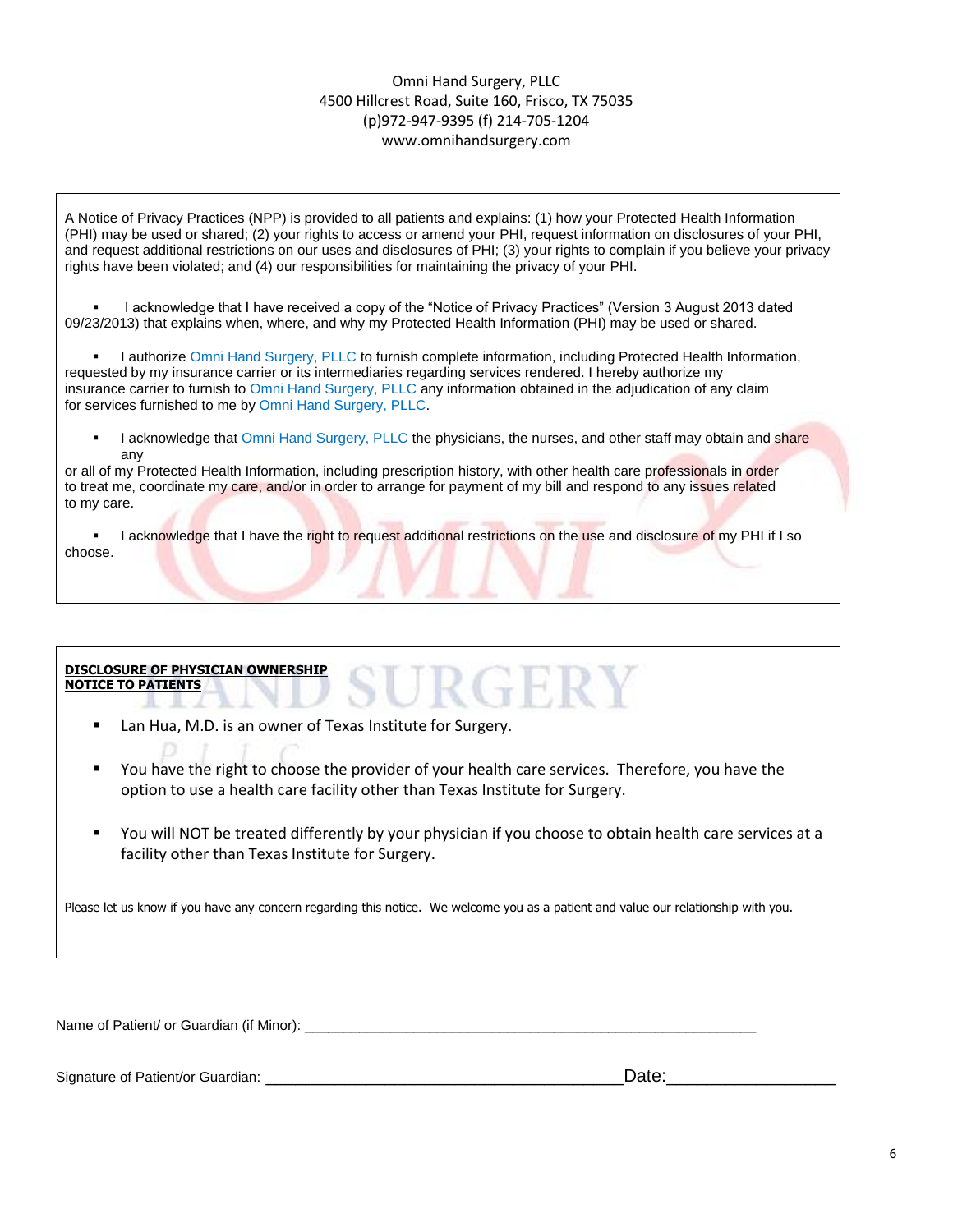#### Omni Hand Surgery, PLLC 4500 Hillcrest Road, Suite 160, Frisco, TX 75035 (p)972-947-9395 (f) 214-705-1204 www.omnihandsurgery.com

| We may need to contact you regarding your medical care. This is to acknowledge that you<br>authorize Omni Hand Surgery, PLLC to (check all that apply):                                                                        |  |
|--------------------------------------------------------------------------------------------------------------------------------------------------------------------------------------------------------------------------------|--|
| Leave a detailed message on voice mail/machine                                                                                                                                                                                 |  |
| Call my workplace phone number and leave a message                                                                                                                                                                             |  |
| Call my workplace phone number and speak only to me                                                                                                                                                                            |  |
| Transmit and Receive messages through Patient Portal (Healow or Other) including secure                                                                                                                                        |  |
| email                                                                                                                                                                                                                          |  |
| None of the above                                                                                                                                                                                                              |  |
| I further authorize the disclosure of my Patient Health Information (PHI) to the following individuals<br>or family members:                                                                                                   |  |
| Name: Name: Name: Network of the Contract of the Contract of the Contract of the Contract of the Contract of the Contract of the Contract of the Contract of the Contract of the Contract of the Contract of the Contract of t |  |
|                                                                                                                                                                                                                                |  |
| Phone: Note: Note: Note: Note: Note: Note: Note: Note: Note: Note: Note: Note: Note: Note: Note: Note: Note: Note: Note: Note: Note: Note: Note: Note: Note: Note: Note: Note: Note: Note: Note: Note: Note: Note: Note: Note: |  |
| Relationship:<br>Name:                                                                                                                                                                                                         |  |
|                                                                                                                                                                                                                                |  |
|                                                                                                                                                                                                                                |  |
| Name:                                                                                                                                                                                                                          |  |
|                                                                                                                                                                                                                                |  |
|                                                                                                                                                                                                                                |  |
|                                                                                                                                                                                                                                |  |
|                                                                                                                                                                                                                                |  |
|                                                                                                                                                                                                                                |  |
| Date: Date:                                                                                                                                                                                                                    |  |
|                                                                                                                                                                                                                                |  |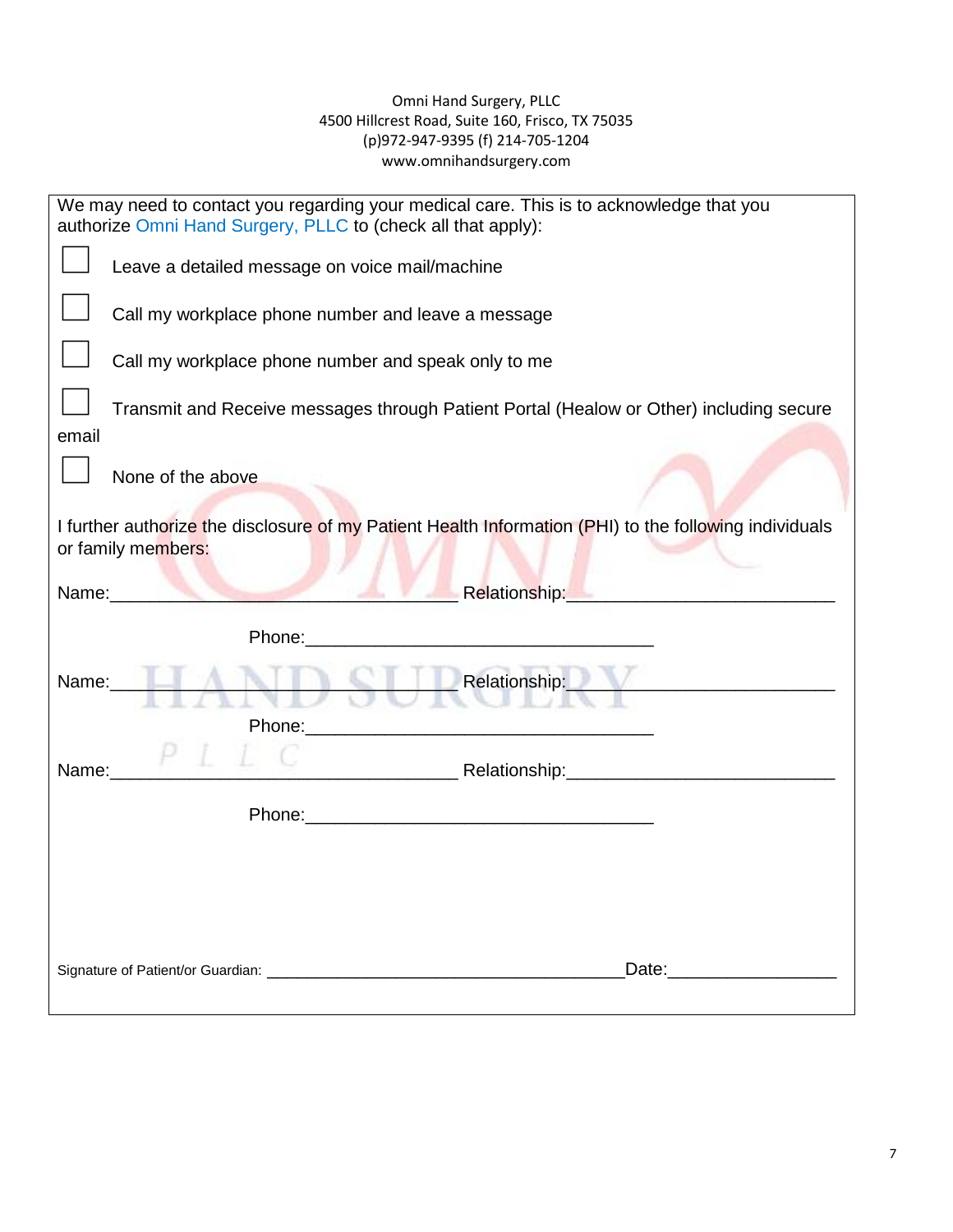4500 Hillcrest Road, Suite 160, Frisco, Texas 75035 Phone: (972) 947-9395 Fax: (214) 705-1204

## New Hand Surgery Patient Medical History Form

| <b>Patient Name:</b>                                                                                                                                                                                                                                                                                                                                                                                                                      | <b>Primary Care Physician:</b>                                  |
|-------------------------------------------------------------------------------------------------------------------------------------------------------------------------------------------------------------------------------------------------------------------------------------------------------------------------------------------------------------------------------------------------------------------------------------------|-----------------------------------------------------------------|
| Date of Birth:                                                                                                                                                                                                                                                                                                                                                                                                                            | Email:                                                          |
| Gender:                                                                                                                                                                                                                                                                                                                                                                                                                                   | <b>Pharmacy:</b>                                                |
|                                                                                                                                                                                                                                                                                                                                                                                                                                           | Are you Right / Left / Ambidextrous handed? (Please circle one) |
| Please complete this this form and bring it with you to your appointment, we appreciate your time and effort                                                                                                                                                                                                                                                                                                                              |                                                                 |
| Problem History Background                                                                                                                                                                                                                                                                                                                                                                                                                |                                                                 |
| What is your main complaint?                                                                                                                                                                                                                                                                                                                                                                                                              |                                                                 |
| Age<br>How did your main complaint begin (Please give details)?<br>How long has this been present?                                                                                                                                                                                                                                                                                                                                        |                                                                 |
| Months<br>Days Weeks                                                                                                                                                                                                                                                                                                                                                                                                                      |                                                                 |
| Years                                                                                                                                                                                                                                                                                                                                                                                                                                     |                                                                 |
| Please Indicate your current pain level<br>8<br>$\mathbf{O}$<br>$\mathbf{1}$<br>$\overline{2}$<br>$7^{\circ}$<br>10                                                                                                                                                                                                                                                                                                                       |                                                                 |
| 3 <sup>1</sup><br>$\overline{\mathbf{4}}$<br>6<br>9<br>5<br>What words best describe how the pain feels?<br>Sharp Shooting Burning Deep<br>Stabbing Throbbing Aching Pressure<br>Dull<br>Tingling<br>Other <b>Communist Communist Communist Communist Communist Communist Communist Communist Communist Communist Communist Communist Communist Communist Communist Communist Communist Communist Communist Communist Communist Commu</b> |                                                                 |
|                                                                                                                                                                                                                                                                                                                                                                                                                                           | Right<br>Right<br>Left<br>Left                                  |
|                                                                                                                                                                                                                                                                                                                                                                                                                                           | Please Circle Complaint area in Above Diagram                   |
| <b>Treatment History</b>                                                                                                                                                                                                                                                                                                                                                                                                                  |                                                                 |
| Have you ever been treated by another Orthopedic or Hand Surgeon?                                                                                                                                                                                                                                                                                                                                                                         | Yes<br><b>No</b>                                                |
| Have you had surgery or intended to treat your current complaint?                                                                                                                                                                                                                                                                                                                                                                         | Yes<br><b>No</b>                                                |
| Have you had X-ray, MRI, CT scan, or other Radiologic imaging for this problem?                                                                                                                                                                                                                                                                                                                                                           | <b>No</b><br>Yes                                                |
| Have you had an Electromyography or EMG/NCV test to evaluate nerve function? Yes                                                                                                                                                                                                                                                                                                                                                          | <b>No</b>                                                       |
| Pharmacy name & address.                                                                                                                                                                                                                                                                                                                                                                                                                  |                                                                 |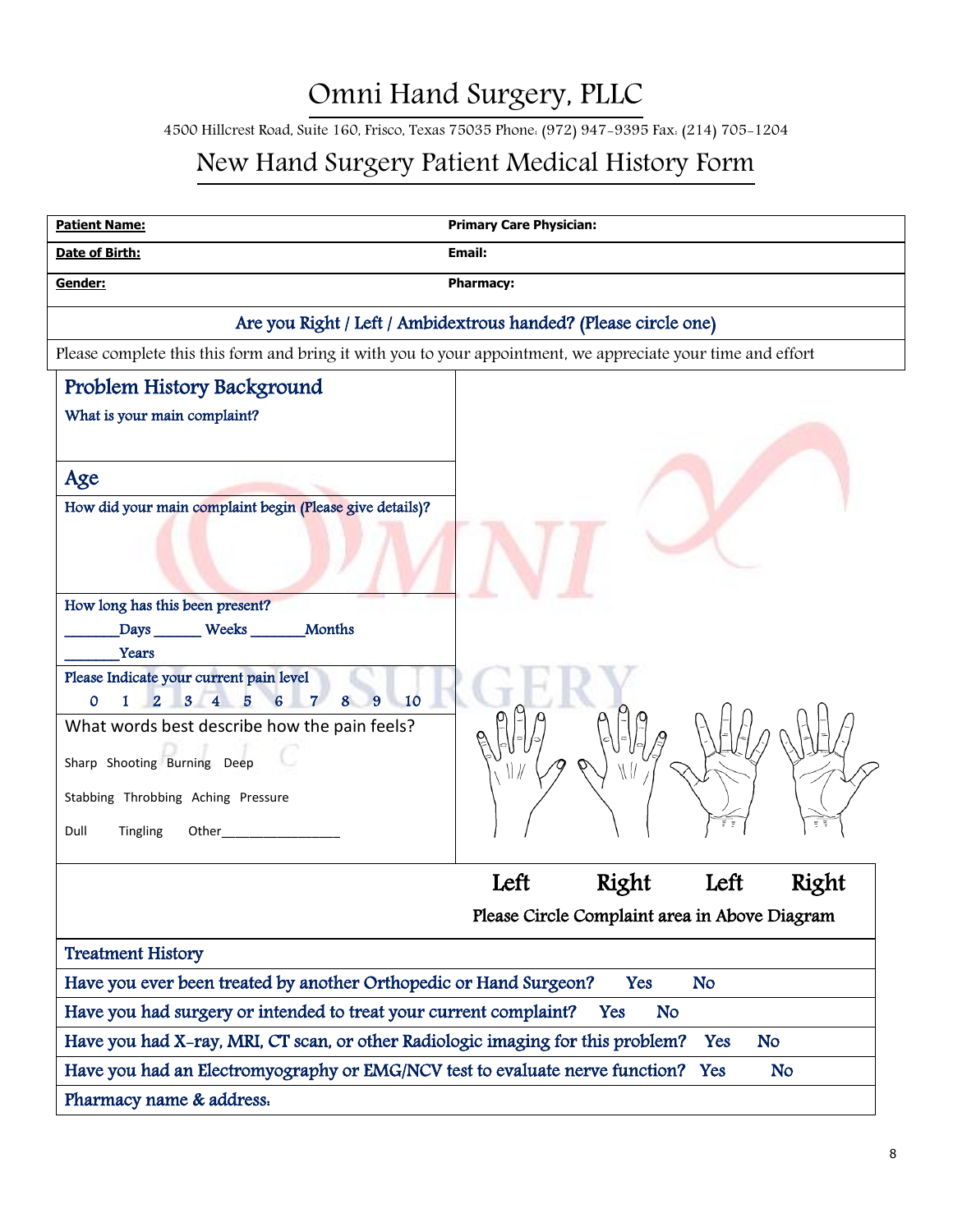| Do you have any Allergies?<br>Yes<br><b>No</b> | Working?              |
|------------------------------------------------|-----------------------|
| Please List Allergies Below                    | <b>Job</b> Title      |
|                                                | Married?              |
| Current Medication. (write on back if needed)  | Yes<br>N <sub>o</sub> |

| <b>Review of Systems</b>                                                                                                                                      | <b>Symptoms</b><br>(Please Circle)                                                                                                                                      | Yes                                                                                                                                                                               | No                                                                                                    |                                                                |  |
|---------------------------------------------------------------------------------------------------------------------------------------------------------------|-------------------------------------------------------------------------------------------------------------------------------------------------------------------------|-----------------------------------------------------------------------------------------------------------------------------------------------------------------------------------|-------------------------------------------------------------------------------------------------------|----------------------------------------------------------------|--|
| Constitutional<br>Normal<br>Chills<br>Night sweats<br>Weight gain<br>Fever<br>Weight loss<br>Malaise                                                          | Cardiovascular<br>Normal<br>Leg swelling<br>Chest pain<br>Cyanosis<br>Syncope<br>Heart murmur<br>Irregular Heartbeat/ Palpitation                                       | Metabolic/Endocrine Normal<br>Cold intolerant<br>Hair loss<br>Heat intolerant                                                                                                     | Integumentary<br>Contact allergy<br>skin<br>Rash                                                      | Normal<br>Skin infections Itchy<br>skin-lesion                 |  |
| <b>HEENT</b><br>Normal<br><b>Blurred</b> vision<br><b>Facial Pain</b><br>Double vision<br>Headache<br>Dysphagia<br>Hearing loss<br>Ear drainage<br>Hoarseness | Normal<br>Gastrointestinal<br>Heartburn<br>Abdominal pain<br>Constipation<br>Jaundice<br><b>Black tarry stool</b><br>Loss of appetite<br>Diarrhea<br>Vomiting<br>Nausea | Neurological<br>Normal<br>Difficulty walking<br>Muscle weakness<br><b>Dizziness</b><br><b>Parenthesis</b><br>Poor Coordination<br>Seizure<br><b>Memory Loss</b><br><b>Tremors</b> | Musculoskeletal<br>Negative, except as noted in HPI and<br>Chief complaint<br>Hematologic<br>Bleeding | <b>Normal</b><br><b>Normal</b><br><b>Bruising</b>              |  |
| Normal<br>Respiratory<br><b>Chest Pain</b><br><b>Recent Infection</b><br>Known TB exposure<br>Cough<br>Wheezing<br><b>Dyspnea</b>                             | Genitourinary<br>Normal<br><b>Dysuria</b><br>Urge incontinence<br><b>Frequent Urination</b><br>Urine incontinence<br>Hematuria                                          | Psychiatric<br>Normal<br>Anxiety<br>Depression<br>Insomnia                                                                                                                        | Immunological<br>Asthma/ Environmental Allergies<br>Bee sting allergies/ Food allergies               | <b>Normal</b><br><b>Contact Dermatitis/ Seasonal Allergies</b> |  |
| Social History                                                                                                                                                |                                                                                                                                                                         |                                                                                                                                                                                   |                                                                                                       |                                                                |  |
|                                                                                                                                                               | Do you use tobacco? Never Occasional Smokeless (chewing tobacco)                                                                                                        | Cigarettes,                                                                                                                                                                       | /daily Cigars,                                                                                        | /daily                                                         |  |
| Do you use Alcohol?<br><b>Never</b><br>Have you used recreational (street) drugs? (Drugs within the past 5 years? If yes please list in space below)          | Yes                                                                                                                                                                     | <b>No</b>                                                                                                                                                                         |                                                                                                       |                                                                |  |
| Do you have any history of recreational or street drug addiction?<br>Yes                                                                                      |                                                                                                                                                                         |                                                                                                                                                                                   |                                                                                                       |                                                                |  |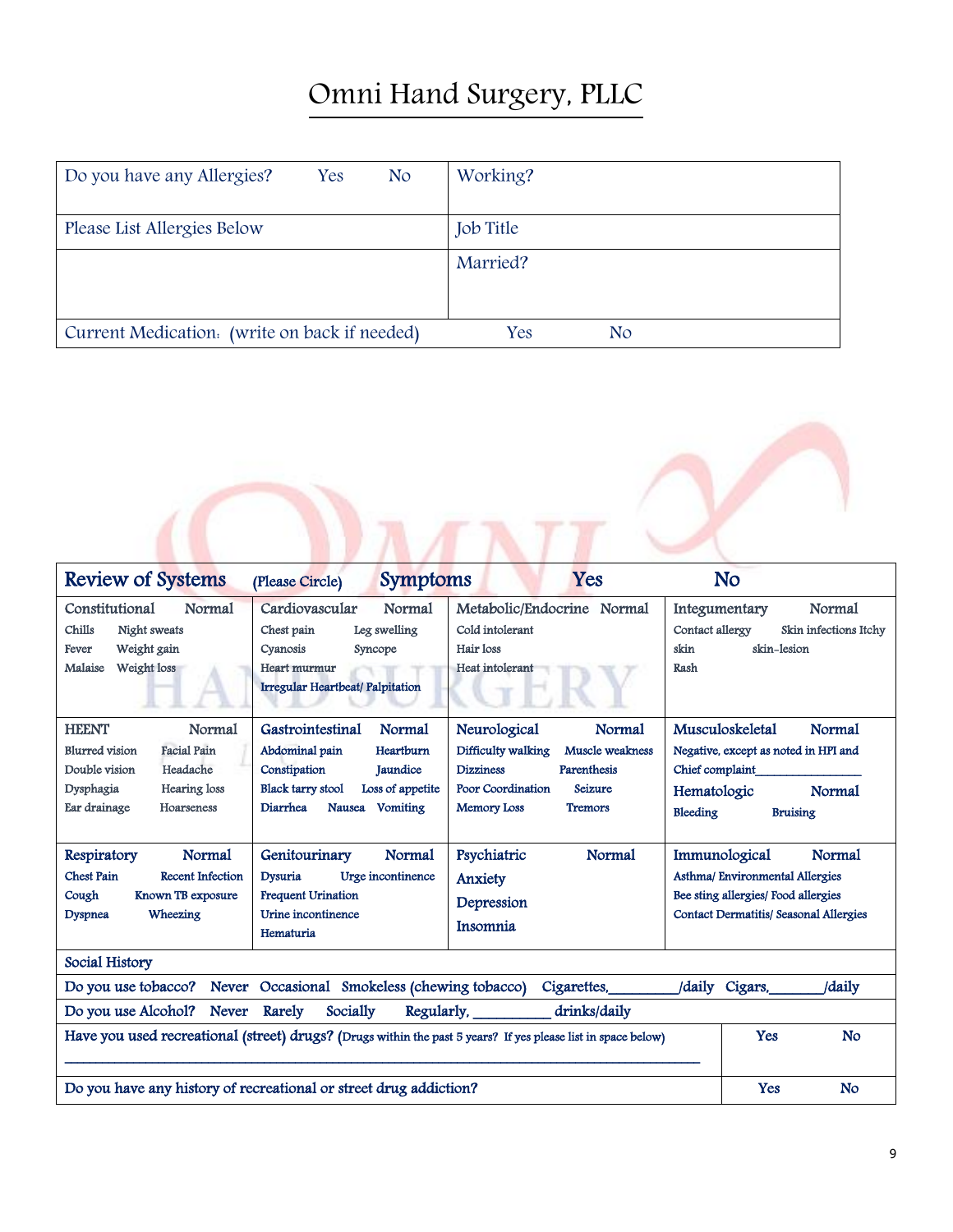| <b>YES</b><br><b>Past Medical History</b><br><b>NO</b>                    |                                                                                                         |                               |                                                         |                                |  |  |  |
|---------------------------------------------------------------------------|---------------------------------------------------------------------------------------------------------|-------------------------------|---------------------------------------------------------|--------------------------------|--|--|--|
|                                                                           | Have you been diagnosed with any of the following conditions at any point in your life? (Please circle) |                               |                                                         |                                |  |  |  |
| <b>AIDS/HIV</b>                                                           | Congestive heart failure                                                                                | <b>GERD</b>                   | Migraine Headaches                                      | <b>Renal Disease</b>           |  |  |  |
| Alcoholism                                                                | <b>COPD</b>                                                                                             | Gout                          | Multiple Sclerosis                                      | <b>Rheumatoid Arthritis</b>    |  |  |  |
| Alzheimer's                                                               | <b>Coronary Artery Disease</b>                                                                          | Hepatitis                     | Myocardial Infraction                                   | Scoliosis                      |  |  |  |
| Anemia                                                                    | Crohn's Disease                                                                                         | <b>High Cholesterol</b>       | Obesity                                                 | Seizure Disorder               |  |  |  |
| Angina                                                                    | Degenerative joint disease                                                                              | Hyperlipidemia                | Osteoarthritis                                          | Sleep Apnea                    |  |  |  |
| <b>Arthritis</b>                                                          | Depression                                                                                              | Hypertension                  | Osteoporosis                                            | <b>SLE</b>                     |  |  |  |
| Asthma                                                                    | <b>Diabetes</b>                                                                                         | Inflammatory bowel disease    | <b>Parkinson Disease</b>                                | Spinal Stenosis                |  |  |  |
| <b>Atrial Fibrillation</b>                                                | Drug Abuse                                                                                              | Juvenile Rheumatoid arthritis | Peptic Ulcer disease                                    | Spondyloarthopathy             |  |  |  |
| Benign Prostatic Hypertrophy                                              | <b>DVT</b>                                                                                              | <b>Kidney Disease</b>         | Psoriasis                                               | <b>Thyroid Disease</b>         |  |  |  |
| Cancer                                                                    | Fibromyalgia                                                                                            | <b>Liver Disease</b>          | <b>PVD</b>                                              | Valvular Heart Disease         |  |  |  |
| Cerebrovascular Accident                                                  | Gallbladder disease                                                                                     | <b>Lyme Disease</b>           | <b>Heart Disease</b>                                    | <b>Pace Maker</b>              |  |  |  |
| <b>Past Surgical History</b>                                              | Yes                                                                                                     | <b>NO</b>                     | Please circle and Date your surgery's                   |                                |  |  |  |
| <b>ACL Surgery</b>                                                        | Arthroscopy wrist                                                                                       | Colonoscopy                   | Laminectomy                                             | Tonsillectomy                  |  |  |  |
| Angioplasty                                                               | Arthroscopy shoulder                                                                                    | <b>Discectomy</b>             | Lasik                                                   | <b>Wisdom Teeth Extraction</b> |  |  |  |
| Angioplasty w/stent                                                       | <b>Back surgery</b>                                                                                     | <b>Ear Tubes</b>              | Meniscus surgery                                        | <b>Heart Surgery</b>           |  |  |  |
| Appendectomy                                                              | <b>CABG</b>                                                                                             | <b>Gastric Bypass</b>         | <b>Muscle Biopsy</b>                                    | Child Birth / C-Section        |  |  |  |
| <b>Arthroscopy Ankle</b>                                                  | Cardiac Valve Replacement                                                                               | Hernia Repair                 | <b>ORIF</b>                                             | Hysterectomy                   |  |  |  |
| Arthroscopy elbow                                                         | <b>Carpal Tunnel Release</b>                                                                            | Hip arthroplasty              | Pacemaker                                               | Vasectomy                      |  |  |  |
| Arthroscopy Hip                                                           | Cataract extraction                                                                                     | Hip Replacement               | Small bowel resection                                   |                                |  |  |  |
| Arthroscopy knee                                                          | Cholecystectomy<br>(Gallbladder removal)                                                                | Knee Replacement              | Thyroidectomy                                           |                                |  |  |  |
| <b>Family History</b>                                                     | <b>YES</b><br><b>NO</b>                                                                                 |                               | (Please list Medical problems of your immediate Family) |                                |  |  |  |
| Relation                                                                  | <b>Medical Condition</b>                                                                                |                               |                                                         |                                |  |  |  |
| Mother                                                                    |                                                                                                         |                               |                                                         |                                |  |  |  |
| Father                                                                    |                                                                                                         |                               |                                                         |                                |  |  |  |
| Sibling(s)                                                                | Brother(s)<br>Sister(s)                                                                                 |                               |                                                         |                                |  |  |  |
| Children                                                                  | Daughter(s)<br>Son(s)                                                                                   |                               |                                                         |                                |  |  |  |
| I attest that everything stated here is true to the best of my knowledge. |                                                                                                         |                               |                                                         |                                |  |  |  |
| Patient Signature.<br>Date.                                               |                                                                                                         |                               |                                                         |                                |  |  |  |
| I have personally reviewed this form with the patient.<br>Date.           |                                                                                                         |                               |                                                         |                                |  |  |  |
| Physician Signature.<br>Date.                                             |                                                                                                         |                               |                                                         |                                |  |  |  |
|                                                                           |                                                                                                         |                               |                                                         |                                |  |  |  |